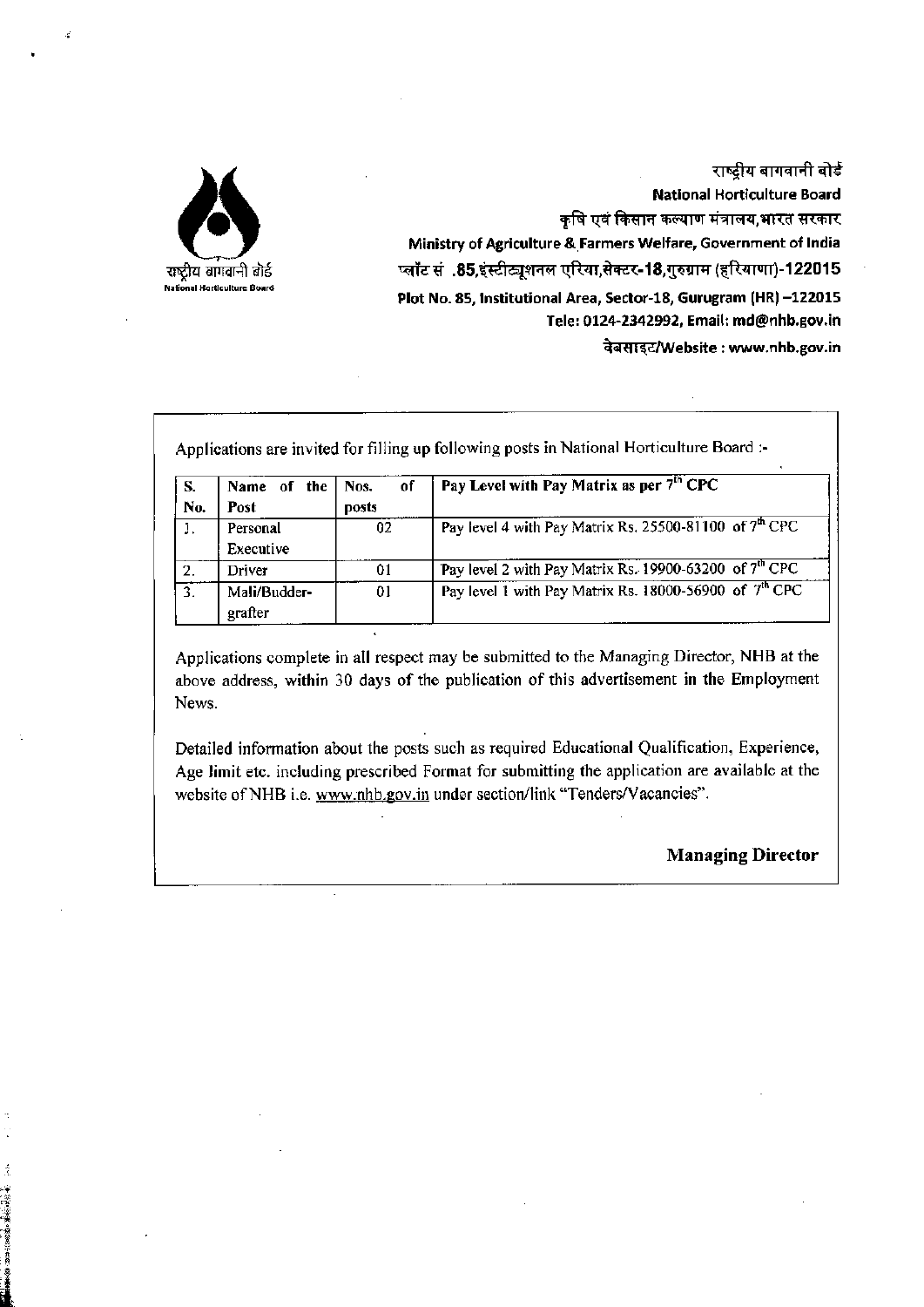

राष्ट्रीय बागवानी बोर्ड **National Horticulture Board** कृषि एवं किसान कल्याण मंत्रालय,भारत सरकार **Ministry of Agriculture & Farmers Welfare, Government of India** प्लॉट सं .85,इंस्टीट्यूशनल एरिया,सेक्टर-18,गुरुग्राम (हरियाणा)-122015 **Plot No. 85, Institutional Area, 5ector-18, Gurugram (HR) -122015 Tele: 0124-2342992, Email: [md@nhb.gov.in](mailto:md@nhb.gov.in)** ~"1<1I,,"'Website : **[www.nhb.gov.in](http://www.nhb.gov.in)**

The National Horticulture Board (NHB) invites applications for filling up the following posts on Direct Recruitment basis. The eligibility criteria and educational qualifications etc. for the posts are as under

| Name of   | No. of    | <b>Educational Qualification and</b>                  | Pay Level &       | Age as on the date of       |
|-----------|-----------|-------------------------------------------------------|-------------------|-----------------------------|
| the Post  | Vacancies | Experience                                            | Pay Matrix        | closing of applications     |
|           |           |                                                       | (as per $7th$     |                             |
|           |           |                                                       | CPC               |                             |
| Personal  | 02        | <b>Educational Qualification:</b>                     | Pay level 4       | Not exceeding 25 years      |
| Executive |           |                                                       | Pay  <br>with     | (Relaxation for govt.       |
|           |           | Graduate in any discipline                            | Rs.<br>Matrix     | servants upto 40 years      |
|           |           | from a recognized University                          | 25500-            | in accordance with the      |
|           |           | and having speed of 80 wpm                            | 81100 of $7^{th}$ | order<br>instructions or    |
|           |           | in shorthand and 40 wpm in<br>typing in English OR 80 | <b>CPC</b>        | issued by the Govt.).       |
|           |           | wpm in shorthand speed and                            |                   | the crucial date<br>for     |
|           |           | 30 wpm typing speed in                                |                   | determining<br>the<br>age   |
|           |           | Hindi                                                 |                   | the<br>shall<br>be<br>limit |
|           |           |                                                       |                   | closing date of receipt     |
|           |           | Preference would be given to                          |                   | of applications from        |
|           |           | bi-lingual (both English and                          |                   | candidates in India (and    |
|           |           | Hindi) applicants                                     |                   | not the closing date        |
|           |           | $\therefore$ 2<br>Experience<br>years                 |                   | prescribed for those in     |
|           |           | experience<br>in                                      |                   | Meghalaya,<br>Assam,        |
|           |           | Govt.Office/PSU/autonomous                            |                   | Pradesh,<br>Arunachal       |
|           |           | body/Recognized Institute                             |                   | Manipur,<br>Mizoram,        |
|           |           |                                                       |                   | Tripura,<br>Nagaland,       |
|           |           |                                                       |                   | Ladakh<br>Sikkim,           |
|           |           |                                                       |                   | Division of Jammu and       |
|           |           |                                                       |                   | Kashmir State, Lahaul       |
|           |           |                                                       |                   | and Spiti district and      |
|           |           |                                                       |                   | pangi sub division of       |
|           |           |                                                       |                   | of<br>district<br>chamba    |
|           |           |                                                       |                   | Pradesh,<br>Himachal        |

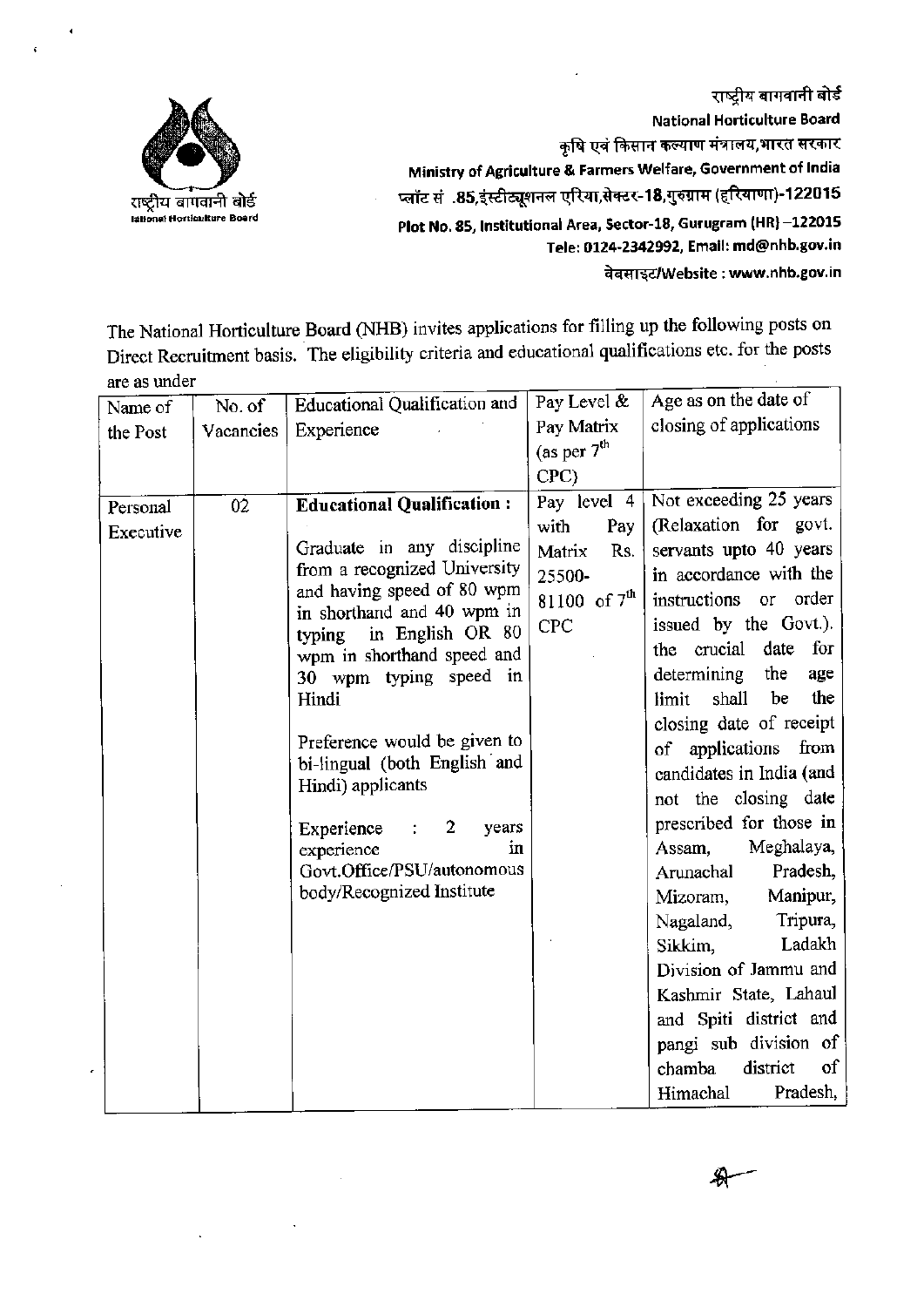|                            |    |                                                                                                                                 |                                                                                                | Andaman and Nicobar                                                                                                                                                                                                                                                                                                                                                                                                                                                                                                                                                                                                                                                     |
|----------------------------|----|---------------------------------------------------------------------------------------------------------------------------------|------------------------------------------------------------------------------------------------|-------------------------------------------------------------------------------------------------------------------------------------------------------------------------------------------------------------------------------------------------------------------------------------------------------------------------------------------------------------------------------------------------------------------------------------------------------------------------------------------------------------------------------------------------------------------------------------------------------------------------------------------------------------------------|
|                            |    |                                                                                                                                 |                                                                                                | Islands<br>0r                                                                                                                                                                                                                                                                                                                                                                                                                                                                                                                                                                                                                                                           |
|                            |    |                                                                                                                                 |                                                                                                |                                                                                                                                                                                                                                                                                                                                                                                                                                                                                                                                                                                                                                                                         |
|                            |    |                                                                                                                                 |                                                                                                | Lakshadweep)                                                                                                                                                                                                                                                                                                                                                                                                                                                                                                                                                                                                                                                            |
| Driver                     | 01 | Xth Class                                                                                                                       | Pay level 2<br>Pay<br>with<br>Rs.<br>Matrix<br>19900-<br>63200 of $7^{th}$<br><b>CPC</b>       | Not exceeding 25 years<br>(Relaxation for govt.<br>servants upto 40 years<br>in accordance with the<br>order<br>instructions or<br>issued by the Govt.).<br>for<br>the crucial<br>date<br>determining<br>the<br>age<br>the<br>be<br>shall<br>limit<br>closing date of receipt<br>of applications<br>from<br>candidates in India (and<br>not the closing date<br>prescribed for those in<br>Meghalaya,<br>Assam,<br>Pradesh,<br>Arunachal<br>Manipur,<br>Mizoram,<br>Tripura,<br>Nagaland,<br>Ladakh<br>Sikkim,<br>Division of Jammu and<br>Kashmir State, Lahaul<br>and Spiti district and<br>pangi sub division of<br>district<br>of<br>chamba<br>Pradesh,<br>Himachal |
|                            |    |                                                                                                                                 |                                                                                                | Andaman and Nicobar<br>Islands<br>Оľ<br>Lakshadweep)                                                                                                                                                                                                                                                                                                                                                                                                                                                                                                                                                                                                                    |
| Mali/<br>Budder<br>Grafter | 01 | 10 <sup>th</sup> Pass and should have<br>atleast one year experience of<br>working as gardner/Mali in<br>any nursery of repute. | Pay level 1<br>with<br>Pay<br>Rs.<br>Matrix<br>18000-<br>56900<br>of <sub>1</sub><br>$7th$ CPC | Not exceeding 25 years<br>(Relaxation for<br>govt.<br>servants upto 40 years<br>in accordance with the<br>order<br>instructions or<br>issued by the Govt.).<br>date<br>for<br>the crucial<br>determining<br>the<br>age<br>shall<br>the<br>limit<br>be<br>closing date of receipt<br>of applications<br>from<br>candidates in India (and<br>not the closing date<br>prescribed for those in<br>Meghalaya,<br>Assam,<br>Pradesh,<br>Arunachal                                                                                                                                                                                                                             |

 $\hat{\mathbf{r}}$ 

 $\bar{z}$ 

 $\mathbf{r}$ 

 $20 -$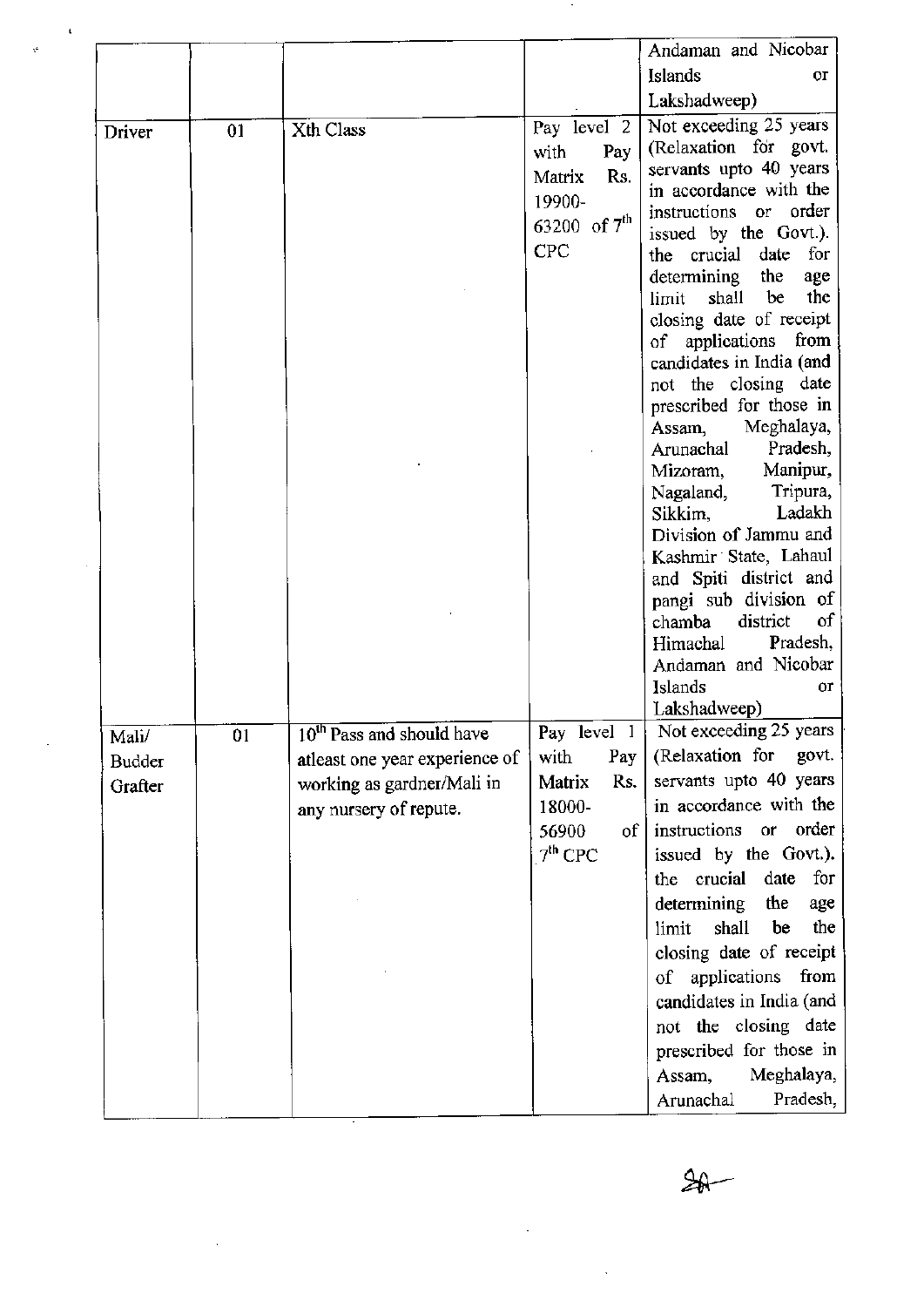|  |  |         | Mizoram,               | Manipur,  |
|--|--|---------|------------------------|-----------|
|  |  |         | Nagaland,              | Tripura,  |
|  |  |         | Sikkim,                | Ladakh    |
|  |  |         | Division of Jammu and  |           |
|  |  |         | Kashmir State, Lahaul  |           |
|  |  |         | and Spiti district and |           |
|  |  |         | Pangi sub division of  |           |
|  |  |         | Chamba district of     |           |
|  |  |         | Himachal               | Pradesh,  |
|  |  |         | Andaman and Nicobar    |           |
|  |  | Islands |                        | <b>or</b> |
|  |  |         | Lakshadweep)           |           |

 $\ddot{\phantom{a}}$ 

*The last date for receipt of applications complete in all respects is 20.02.2022*

*No. of Vacancies may decrease/increase at the time of final decision.*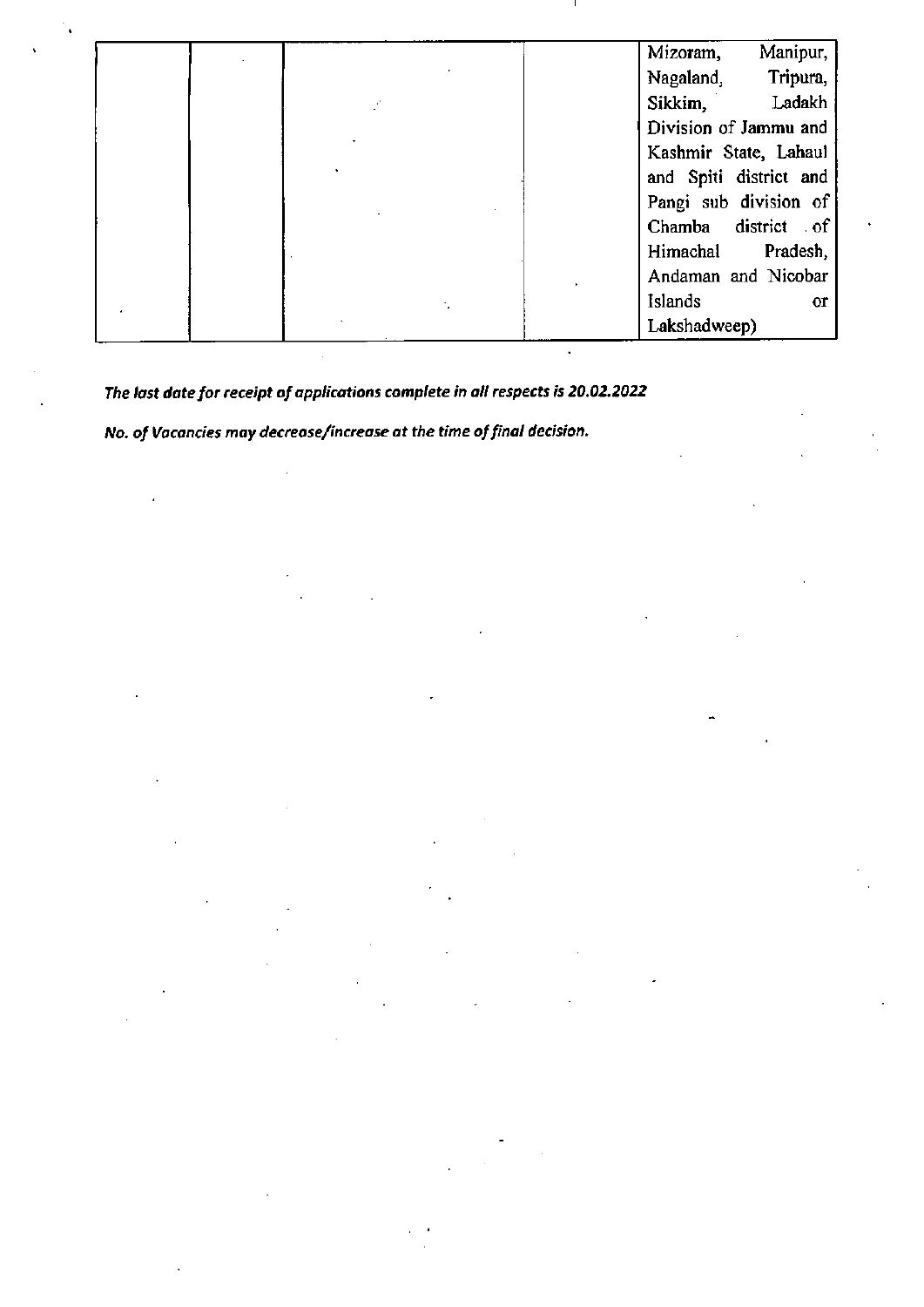## Documents to be forwarded along with application:

Eligible and willing candidate may apply in prescribed format (Annexure-I). The applicant who are already in Govt./Semi Pvt./PSUs/Autonomous organizations etc. may send their applications through proper channel and the application of only such candidates would be considered which are routed "Through Proper Channel" and are accompanied by following documents :-

- I. Vigilance Clearance/Integrity Certificate (Item No. 4 of Annexure-II)
- "II. Photocopies of the ACRs/APARs for the last 02 years incase of Personal Executive and last 01 year in case of Mali/Budder-grafter (duly attested on each page by an officials not below the level of Under Secretary or equivalent (Item No. 5 of Annexure - II)

While forwarding the application it may also be certified by the cadre controlling authority that the particulars furnished by the applicant have been verified from his service records and found to be correct (Item no. 6 of Annexure-II).

It is, therefore, requested that the application in respect of suitable and eligible officials, enclosing documents listed as above may be forwarded to The Managing Director, National Horticulture Board, Plot No. 85, Institutional Area, Sector-18, Gurugram - 122015 (Haryana). The last date for receipt of applications complete in all respects is 20.02.2022, candidate who apply for the post will not be allowed to withdraw their candidature subsequently.

Applications received after the last date or otherwise found incomplete shall not be entertained. National Horticulture Board reserves the right to withdraw the vacancy circular at any time without assigning any reasons.

Managing Director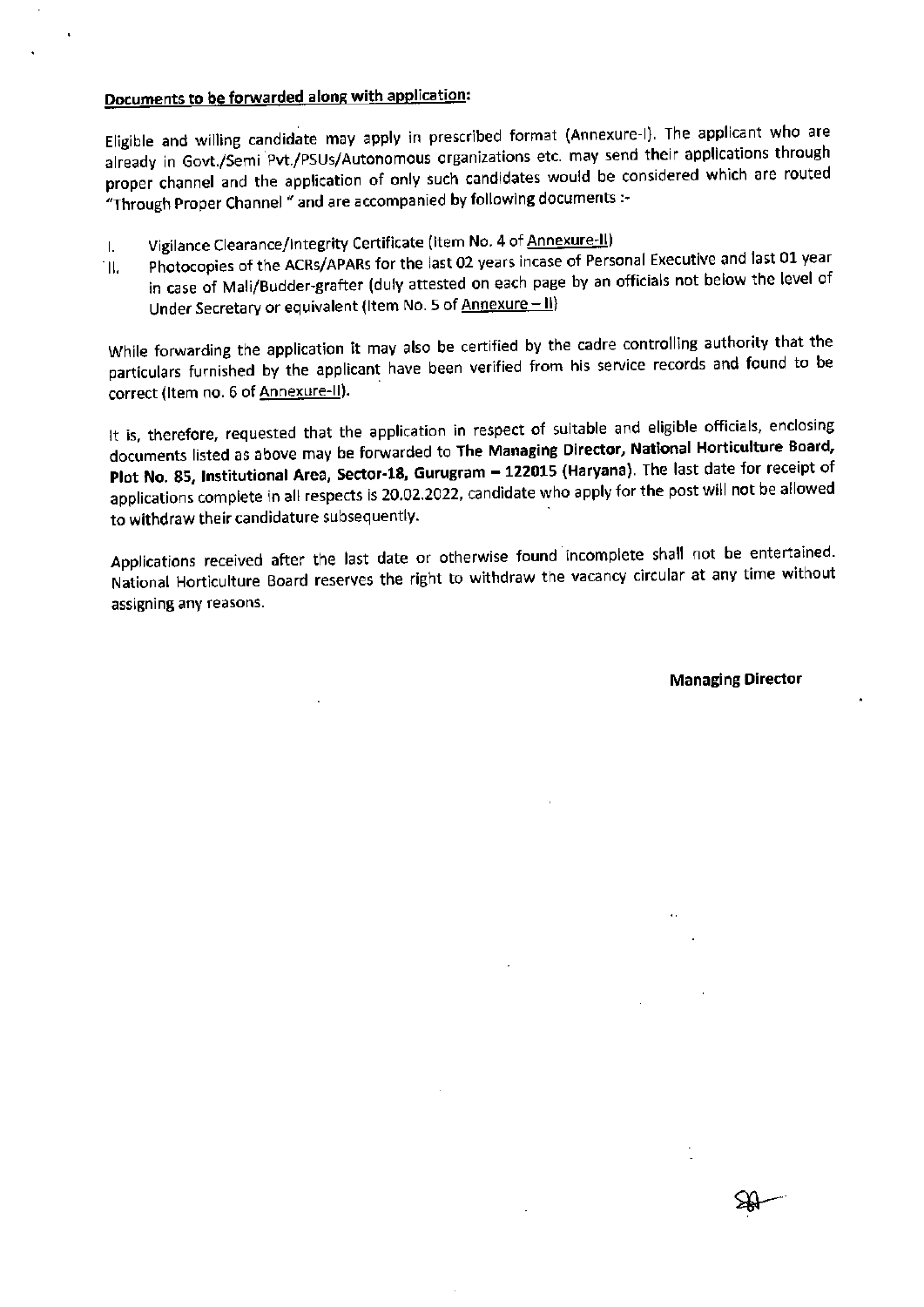# **National Horticulture Board**

(Candidates are requested to download the Application Form and fill in the information In his/her own handwriting in the space provided using blue ink only)

Application for the post of \_

## **APPLICATION FORM**

| Name in Block Letters                                                                                              |                        |                                                                       |                                                      |                                                 |                   |    |    |                                    | Are you a<br>Govt. / Semi<br>Govt./ PSU<br>Employee?<br>(Y/N) |  |  |
|--------------------------------------------------------------------------------------------------------------------|------------------------|-----------------------------------------------------------------------|------------------------------------------------------|-------------------------------------------------|-------------------|----|----|------------------------------------|---------------------------------------------------------------|--|--|
| Father's / Husband's Name<br>(in Block letters)                                                                    |                        | $\lambda$                                                             |                                                      |                                                 |                   |    |    |                                    |                                                               |  |  |
| <b>Address (For Communication</b><br>alongwith postal Pin Code (in<br>capital letter)<br><b>Address (Permanent</b> |                        |                                                                       |                                                      |                                                 |                   |    |    | Latest self attested<br>Photograph |                                                               |  |  |
| alongwith postal Pin Code (in<br>capital letter)                                                                   |                        |                                                                       |                                                      |                                                 |                   |    |    |                                    |                                                               |  |  |
| Contact Mobile                                                                                                     |                        |                                                                       |                                                      | Contact E-mail ID                               |                   |    |    |                                    |                                                               |  |  |
| No<br>Age as on                                                                                                    |                        |                                                                       | Date of Birth                                        |                                                 | DD                | MM | YY |                                    | Gender (Male/                                                 |  |  |
| 20.02.2022                                                                                                         | Yrs.<br>Months<br>days |                                                                       |                                                      | $(dd/\text{mm/yyyy})$                           |                   |    |    |                                    | Female)                                                       |  |  |
| Category:<br>SC/ST/OBC/U<br>$R$ /Ex-<br>Serviceman<br>(attach self<br>attested<br>certificate if<br>applicable)    |                        | Person with<br>if yes, Disability<br>type (attach self<br>applicable) |                                                      | Disability (Yes/No),<br>attested certificate if |                   |    |    | Nationality                        |                                                               |  |  |
| Examination<br>(strikeout<br>whichever is not<br>applicable)                                                       | Year                   |                                                                       | Class/<br>Percent<br>Division<br>age/<br><b>CGPA</b> |                                                 | Board/ University |    |    |                                    | Subject/Remarks                                               |  |  |
| Matriculation or<br>equivalent                                                                                     |                        |                                                                       |                                                      |                                                 |                   |    |    |                                    |                                                               |  |  |
| XII Std. or<br>equivalent                                                                                          |                        |                                                                       |                                                      |                                                 |                   |    |    |                                    |                                                               |  |  |
| Graduate in                                                                                                        |                        |                                                                       |                                                      |                                                 |                   |    |    |                                    |                                                               |  |  |
| .<br>Diploma/<br>Degree in                                                                                         |                        |                                                                       |                                                      |                                                 |                   |    |    |                                    |                                                               |  |  |
| .<br>Post Graduate                                                                                                 |                        |                                                                       |                                                      |                                                 |                   |    |    |                                    |                                                               |  |  |
| $\ln$<br>Any other                                                                                                 |                        |                                                                       |                                                      |                                                 |                   |    |    |                                    |                                                               |  |  |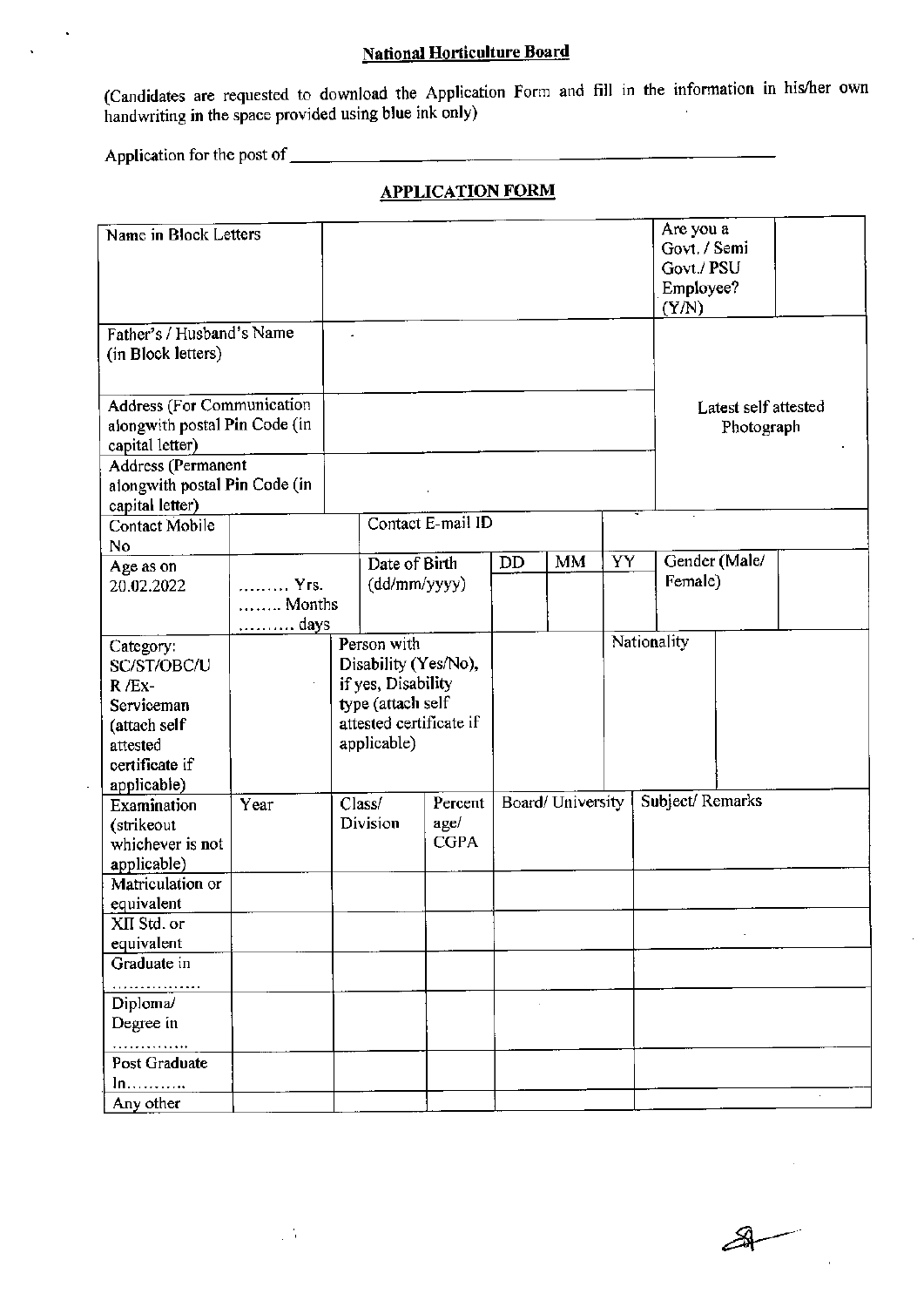| <b>Work Experience</b>                    |                                                                                                                                                                                                                                                                                                                                                                                                                                                                                                                                  |                                                           |        |    |                                      |                      |                                                                   |                                         |
|-------------------------------------------|----------------------------------------------------------------------------------------------------------------------------------------------------------------------------------------------------------------------------------------------------------------------------------------------------------------------------------------------------------------------------------------------------------------------------------------------------------------------------------------------------------------------------------|-----------------------------------------------------------|--------|----|--------------------------------------|----------------------|-------------------------------------------------------------------|-----------------------------------------|
| Name and<br>full address<br>of the office | Post held/<br>Designation                                                                                                                                                                                                                                                                                                                                                                                                                                                                                                        | <b>Whether</b><br>permanent/<br>temporary/<br>contractual | Period |    |                                      | Nature<br>of<br>work | Scale of<br>pay/ total<br>pay<br>inclusive<br>of all<br>allowance | Reason<br>$f$ or<br>leaving<br>the post |
|                                           |                                                                                                                                                                                                                                                                                                                                                                                                                                                                                                                                  |                                                           | From   | To | Length of<br>service<br>DD/MM/<br>YY |                      |                                                                   |                                         |
|                                           |                                                                                                                                                                                                                                                                                                                                                                                                                                                                                                                                  |                                                           |        |    |                                      |                      |                                                                   |                                         |
|                                           |                                                                                                                                                                                                                                                                                                                                                                                                                                                                                                                                  |                                                           |        |    |                                      |                      |                                                                   |                                         |
|                                           |                                                                                                                                                                                                                                                                                                                                                                                                                                                                                                                                  |                                                           |        |    |                                      |                      |                                                                   |                                         |
|                                           |                                                                                                                                                                                                                                                                                                                                                                                                                                                                                                                                  |                                                           |        |    |                                      |                      |                                                                   |                                         |
|                                           | Have you ever been reprimanded, prosecuted kept under detention, or bound down/ fined/<br>convicted by a Court of law of any offence or debarred/disqualified by any Public Service<br>Commission from appearing at its Exam/ Selections or debarred from taking any Exam/<br>rusticated by any University or any other Educational authority/Institution ? If any case pending<br>against you in any Court of law, University or any other Educational authority/ Institution. (If,<br>yes provide details in separate sheets). |                                                           |        |    |                                      |                      |                                                                   |                                         |

The candidates working in Central Govt./State Govt./Autonomous Organization(s) may sent their application alongwith self attested documents through proper channel. However, advance copy may be sent directly.

#### **UNDERTAKING**

I give the undertaking that I have read all the information and instructions given in Advertisement and on the website i.e. [www.nhb.gov.in](http://www.nhb.gov.in) and the above information given by me is correct to the best of my knowledge. I understand that my application can be rejected if, (i) the information is not correct or (ii) all the required certificates and documents are not attached or are found false/incorrect at any stage, or (iii) application is incomplete and (iv) the application is received after the due date.

Date:........../............/2022

Place: ............................

List of self attested documents attached:-

**1. ---------------------------------------- 2. ----------------------------------------** 3. ---------------------------------------- 4. ---------------------------------------- 5. ---------------------------------------- **6. ----------------------------------------** 7. ---------------------------------------- **8. ---------------------------------------- 9. ----------------------------------------** 10. ----------------------------------------

Signature of Candidate